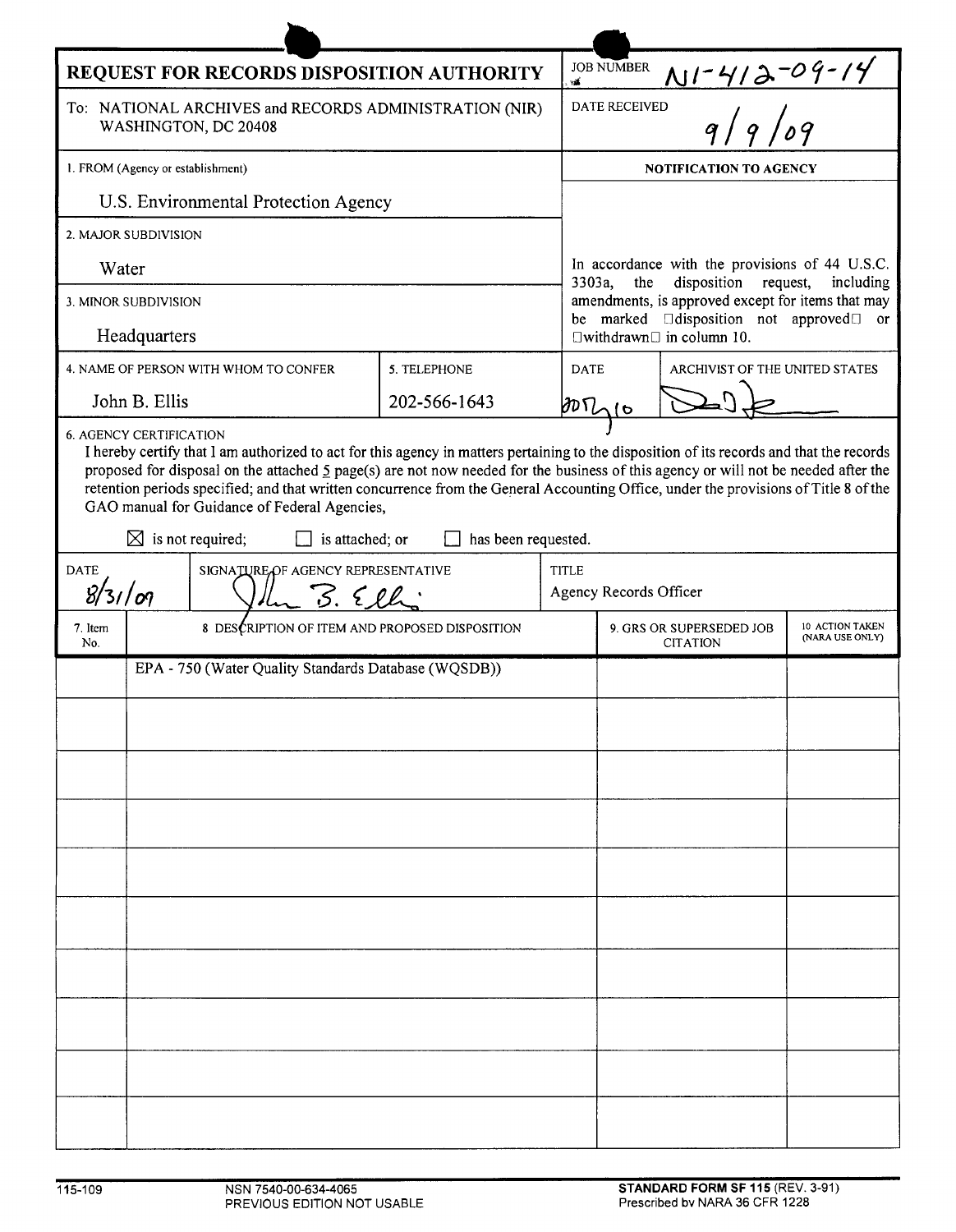This schedule is in draft. It may be used to retire records, but may not be used to destroy records. If you have any questions, please contact the Records Help Desk.

# **EPA Records Schedule 750**

Status: Draft, 12/31/2009

Title: Water Quality Standards Database (WQSDB)

Program: Water

Applicability: Headquarters

Function: 108-025-02 - Manage Water Quality

## NARA Disposal Authority:

This schedule authorizes the disposition of the record copy in any media (media neutral), excluding any records already in electronic form. Records designated for permanent retention must be transferred to the National Archives in accordance with NARA standards at the time of transfer.

•  $N1-412-09-14$ 

## Description:

The Water Quality Standards Database (WQSDB) provides Internet accessible water quality standards (WQS) and criteria by waterbody in text, table and map format for the 86 jurisdictions currently with EPA approved WQS. Some of the information in the WQSDB is extracted from EPA approved versions of state WQS documents stored in the Water Quality Standards Data Repository (WQSDR). The WQSDR is a collection of Web pages and files that is managed as part of the Office of Science and Technology Web site.

WQSDB reports include information on designated uses, waterbody names, state numeric water quality criteria, and EPA recommended numeric water quality criteria and the information can be compared across the nation. The data in both the WQSDB and WQSDR are used by decision-makers and the general public for program administration, watershed planning and other actions that could affect maintaining or achieving water quality goals.

### Disposition Instructions:

**Rema:** Electronic software program

The Office of Water, Officers Science and Technology at Headquarters is responsible for the disposition of this item.

- Disposable
- Close when no longer needed to ensure access to, and use of, the electronic records throughout the authorized retention period.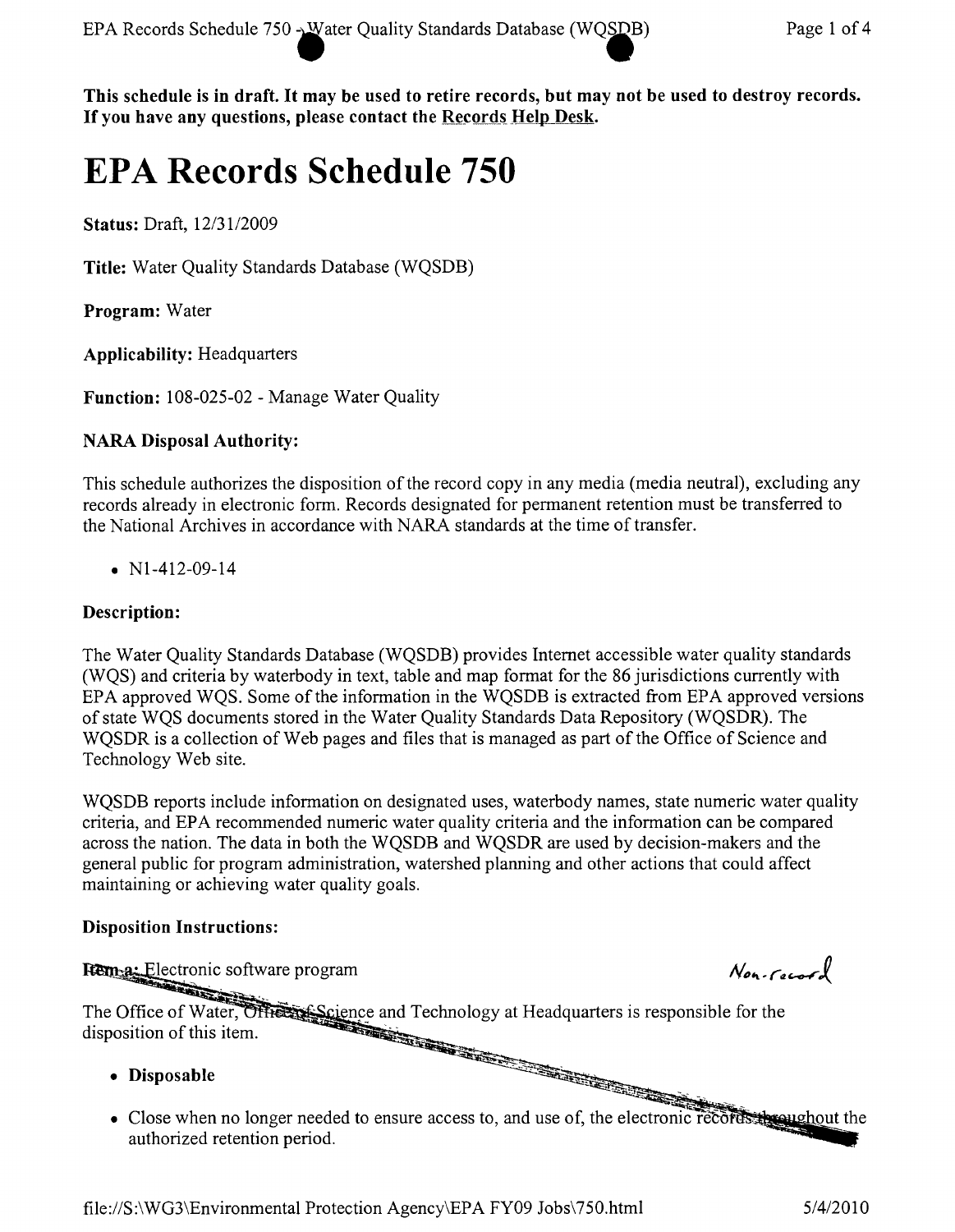

Item c: Electronic data - Record copy

The Office of Water, Office of Science and Technology at Headquarters is responsible for the disposition of this item.

- • Permanent
- Close when program is discontinued or system is terminated. While system is in operation, transfer a copy of the data, as specified in 36 CFR 1235.44-1235.50 or standards applicable at the time, to the National Archives prior to migration to new system version with major changes (e.g., V2.0 to V3.0), or every 10 years, whichever occurs first.
- Transfer final data to the National Archives 6 months after system is closed.

**From d:** Electronic copy of records transferred to the National Archives. ~-.~4;,.~~~.

The Office of Water, Office of Science and Technology at Headquarters is responsible for the disposition of this item.  $\mathbb{Z}_{\Delta \Sigma}$  .

- --'""'~- • Disposable .,...~~- ~~,.
- Close when electronic record copy is successfully transferred to the Naugust Archives.
- Delete after file closure.

## $\Theta$ utput and reports

- Varies "
- $\bullet$  File with related records and follow instructions for the related re-

**E** System documentation

The Office of Water, Office Science and Technology at Headquarters is responsible for the disposition of this item.

- • Permanent
- Close when program is discontinued or system is terminated. While system is in operations

 $N_{en-Geac}$ 

F.ling Instruction

 $GRS20/11a(2)$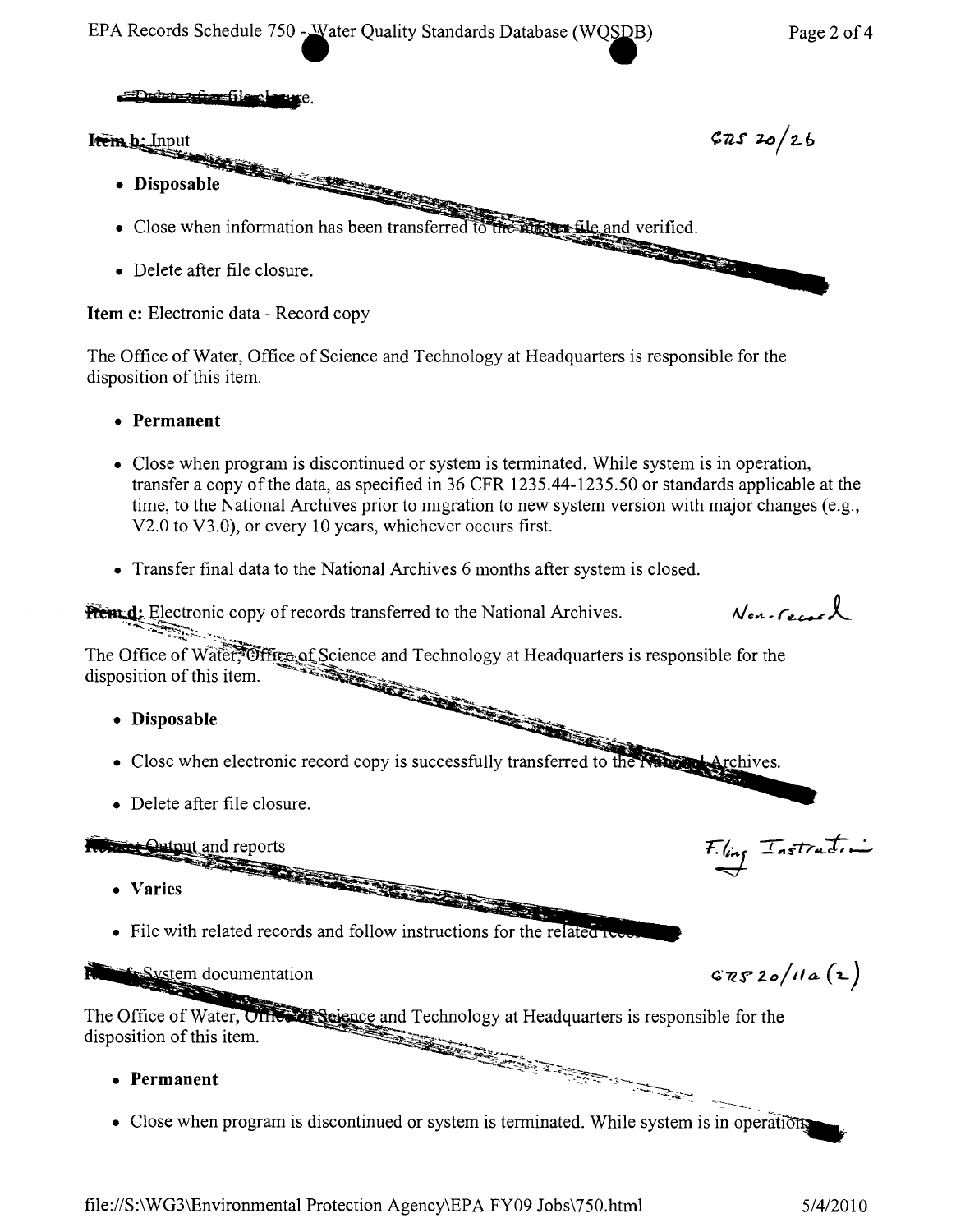transferred as specified in 36 CFR 1235.44-1235.50 or standards applicable at the time, to the National Archives process assignation to new system version with major changes (e.g., V2.0 to National Archives processes and we can still the V3.0), or every 10 years, whichever occurs first

• Transfer final system documentation to the National Archives 6 months allows vetern is closed, with the electronic data (item c).

#### Guidance:

WOS source documents are covered by EPA 258, items  $a(1)$  and (2). The WOSDR is covered by EPA 095.

Specific legal citations include, but are not limited to:

- Clean Water Act, Section  $303(c)(2)(A)$
- 40 CFR 131.6

#### Reasons for Disposition:

The following changes were made to the *06/30/2009* version:

- Revised file closure instructions for items  $b, c, d$  and f.
- Revised disposition instructions for items c, d and f.
- Revised disposition for items e and f.
- Added reasons for disposition.

The retention meets EPA's business needs. As part of EPA's business process, when EPA has to approve or disapprove a state WQS, it may need to research the prior water quality and uses made of a particular water body -- back to December 28,1975 (40 CFR 131.3(e)). November 28,1975 is the date EPA promulgated the initial Federal water quality standards regulations related to existing uses [cite: 40 CFR 55334 (Nov. 28, 1975)]; and 40 CFR 131.10(g)].

#### Custodians:

Office of Water, Office of Science and Technology

- • Contact: Bill Kramer
- Telephone: 202-566-0385

#### Related Schedules:

EPA 095, EPA 258

### Previous NARA Disposal Authority:

None

Entry: *0310512009*

EPA Approval: *08/3112009*